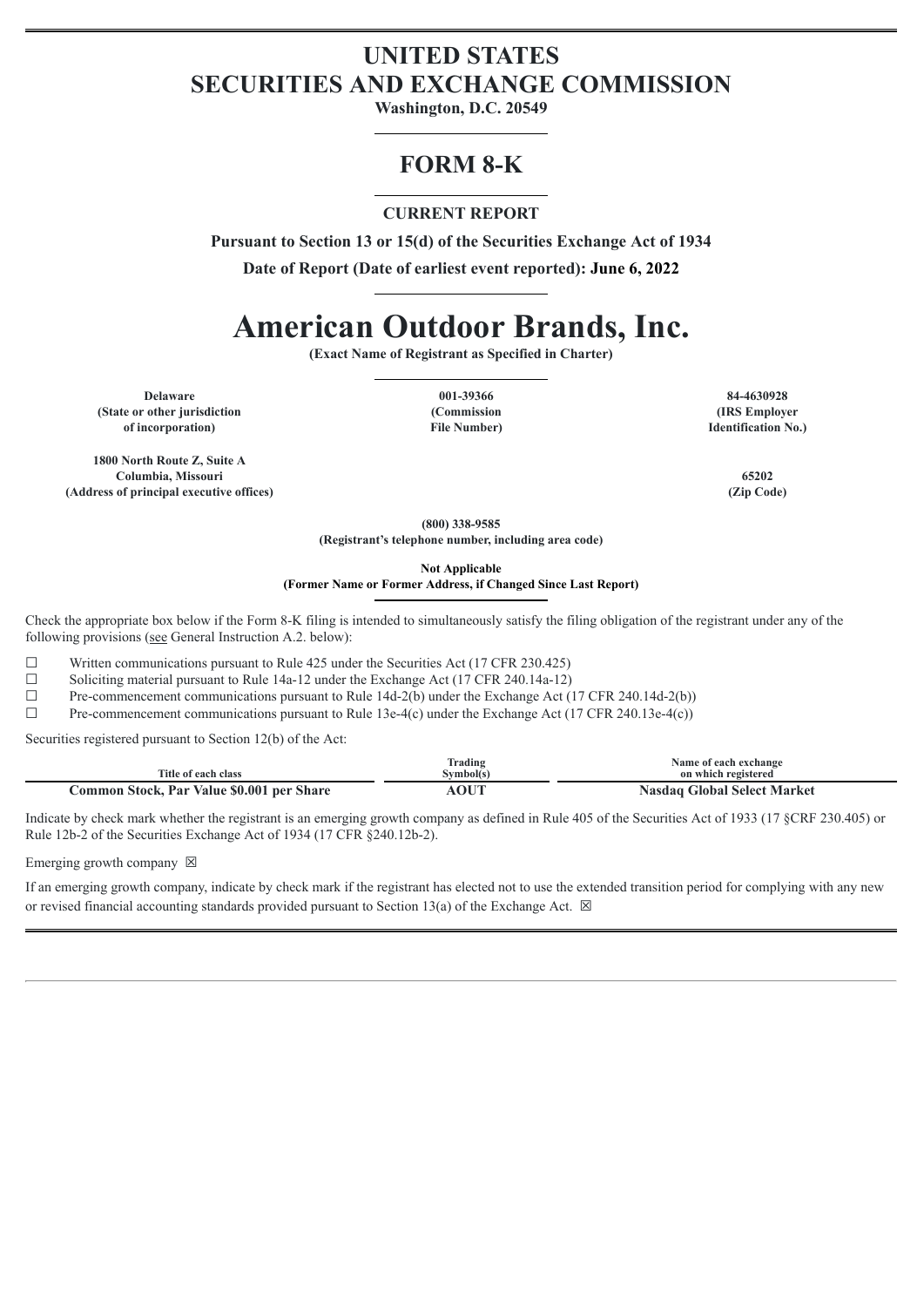#### Item 5.02. Departure of Directors or Certain Officers; Election of Directors; Appointment of Certain Officers; Compensatory **Arrangements of Certain Officers.**

On June 6, 2022, Luis G. Marconi was appointed to our Board of Directors. Mr. Marconi, age 55, served in a number of capacities at Hormel Foods for over 22 years from 2000 to 2022, most recently in the role of Group Vice President of the Grocery Products Division from September 2016 until June 2022, and prior to that as Vice President of Marketing, Grocery Products, from 2012 to 2016. Mr. Marconi began his career with The Quaker Oats Company in 1988, where he served for nearly ten years in several marketing positions for the company's Andean Region. He served as board member of MegaMex Foods, LLC, the Hormel Joint Venture with Herdez Del Fuerte Mexico, from 2012 until 2021. He also served as board member of other Hormel related Joint Ventures, such as Carapelli LLC from 2007 until 2009, and Hormel Cinta Azul LLC from 2001 until 2005. Mr. Marconi also served on the boards for the non-for-profits Welcome Center, from 2019 to 2022, and the University of Wisconsin International Business Program, from 2007 to 2008. Our Board of Directors believes that Mr. Marconi's extensive leadership experience, including over 34 years leading and growing consumer brands in the United States and Latin America, combined with his depth in strategy, mergers and acquisitions, joint ventures, and board governance, provide the requisite qualifications, skills, perspectives, and experience that make him well qualified to serve on our Board of Directors.

Mr. Marconi graduated from Pontifical Xaverian University in Colombia with a Bachelor of Science degree in Industrial Engineering and received his MBA from Icesi University. He is also a graduate of the University of Minnesota Carlson School of Management Executive Program.

There are no arrangements or understandings between Mr. Marconi and any other person pursuant to which Mr. Marconi was selected as a director. There are no transactions involving Mr. Marconi that would be required to be reported under Item 404(a) of Regulation S-K.

On June 7, 2022, we issued a press release announcing Mr. Marconi's appointment to our Board of Directors. A copy of the press release is attached hereto as Exhibit 99.1 and is incorporated by reference into this Item 5.02.

#### **Item 9.01. Financial Statements and Exhibits.**

| (d)               | Exhibits.                                                                                                                                                                                               |
|-------------------|---------------------------------------------------------------------------------------------------------------------------------------------------------------------------------------------------------|
| Exhibit<br>Number | Description                                                                                                                                                                                             |
| 99.1<br>104       | Press release from the Registrant, dated June 7, 2022, entitled "Luis G. Marconi Joins Board of American Outdoor Brands"<br>Cover Page Interactive Data File (embedded within the Inline XBRL document) |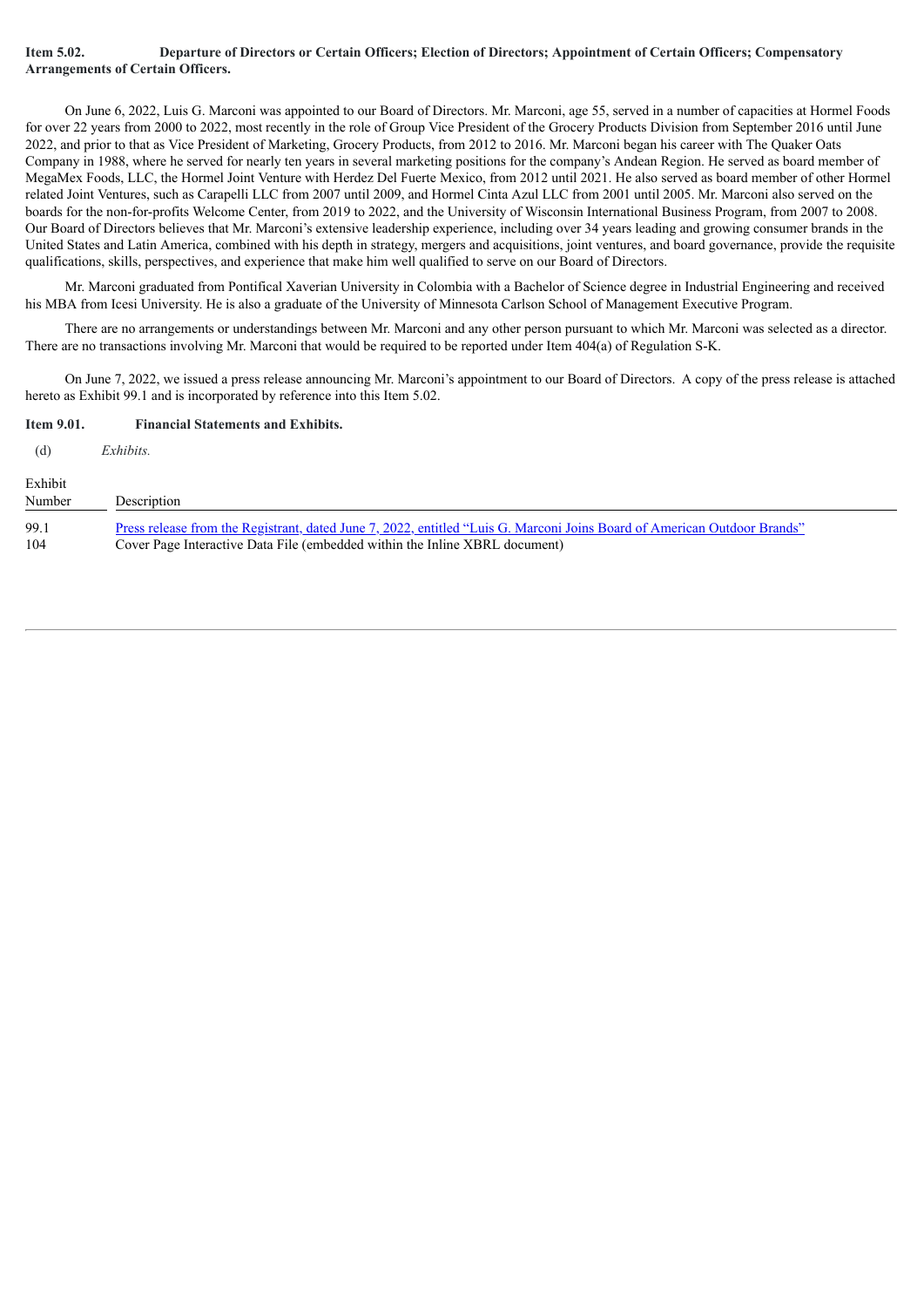### **SIGNATURES**

Pursuant to the requirements of the Securities Exchange Act of 1934, the registrant has duly caused this report to be signed on its behalf by the undersigned hereunto duly authorized.

## AMERICAN OUTDOOR BRANDS, INC.

Date: June 7, 2022 By: */s/ H. Andrew Fulmer*

H. Andrew Fulmer Executive Vice President, Chief Financial Officer, and Treasurer